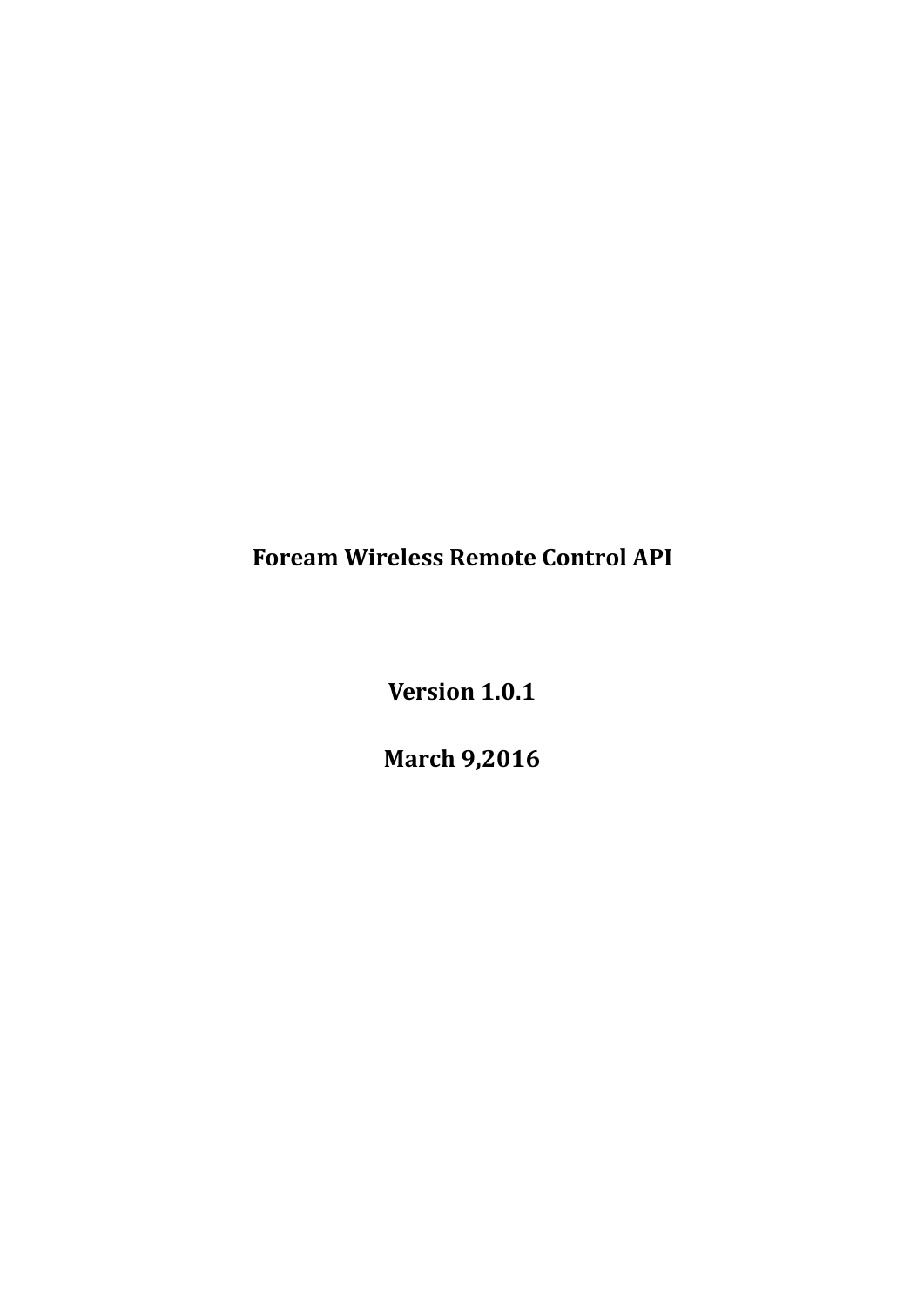# **1. System Command:**

# **1.1 AMBA\_GET\_DEVICEINFO**

Message ID: msg\_id: 0x0000000b(11)

API Overview:

Description: This API is used to retrive information related to the camera device itself, such as the model name, serial number and firmware version. Direction: From the APP to the camera.

Example:

Arguments: {"token": TokenNumber, "msg\_id":11} Successful return: {"rval":0,"msg\_id":11,"param":{"model":"Compass","fw\_ver":"Ver3.0.2.5","serial\_number":"86D IGLLJONK4HP86"}}

# **1.2 AMBA\_GET\_DEVICE\_STATUS**

```
Message ID: msg_id: 0x00000011(17)
```
API Overview:

Description: This API is used to retrive current status related to the camera device itself, such as the recording status, capture mode etc..

Direction: From the APP to the camera.

Example:

Arguments: {"token": TokenNumber, "msg\_id":17} Successful return: {"rval":0,"msg\_id":17,"param":{"vres":0,"pres":0,"adapter":1,"battery":0,"available":4528352,"ca pacity":7753728,"rec\_timelapse":0,"rec\_status":0,"capture\_mode":0}}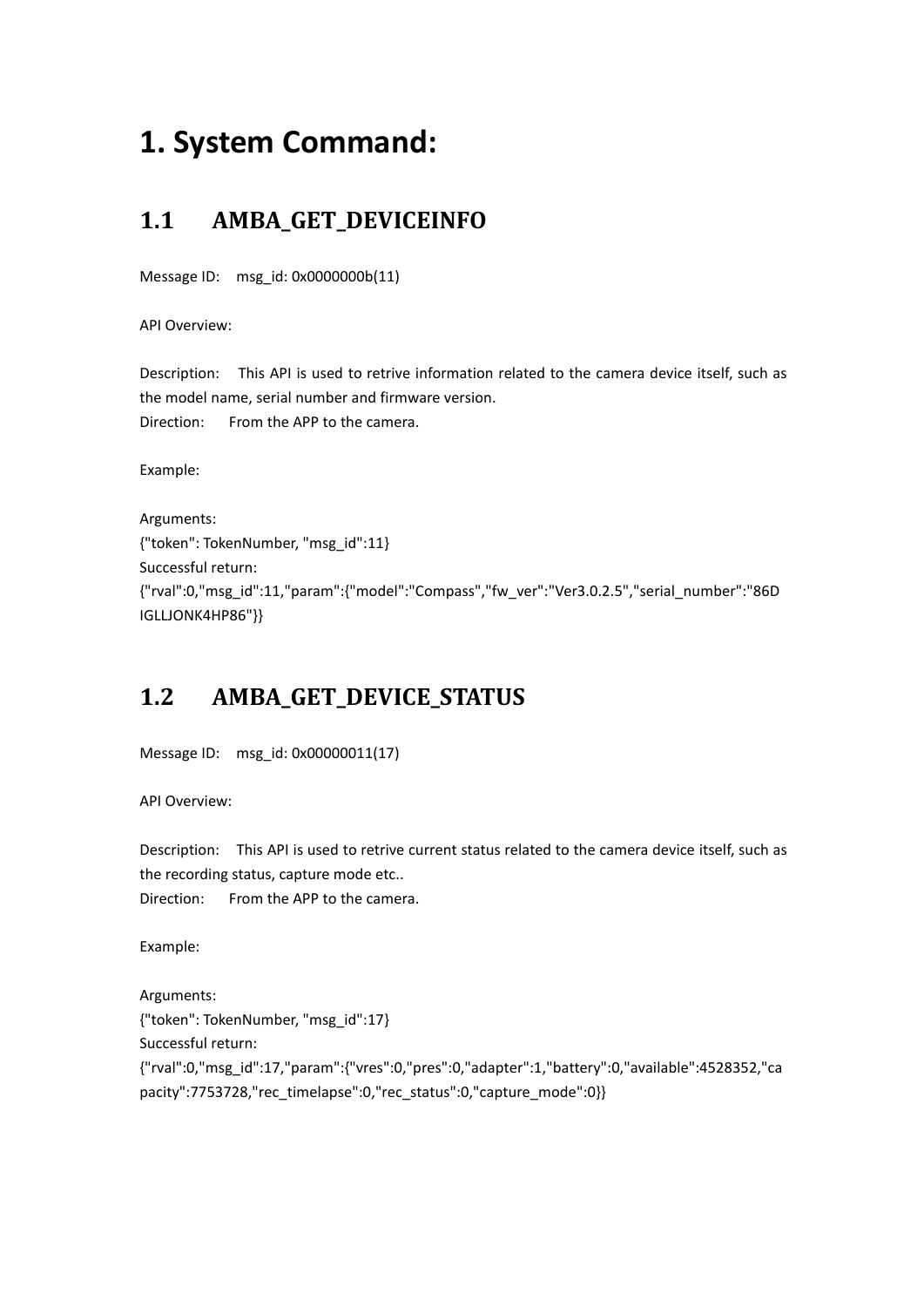# **1.3 AMBA\_GET\_ALL\_CURRENT\_SETTINGS**

Message ID: msg\_id: 0x00000003(3)

API Overview:

Description: This API is used to retrive all setting related to the camera device itself, such as the video resolution, photo size etc.

Direction: From the APP to the camera.

Example:

```
Arguments:
{"token": TokenNumber, "msg_id":3}
Successful return:
{ "rval": 0, "msg_id": 3, "param": [ { "stream_out_type": "tcp" }, { "video_resolution": "1" },
{ "photo_size": "0" }, { "timelapse_interval": "0" }, { "timelapse_mode": "6" }, { "key_sensitivity":
"1" }, { "led": "0" }, { "ap_auto_start": "0" }, { "camera_auto_off": "1" }, { "ap_password":
"0987654321" } ] }
```
### **1.4 AMBA\_SET\_SETTING**

```
Message ID: msg_id: 0x00000002(2)
```
API Overview:

Description: This API is used to set the single setting related to the camera device itself, such as the video resolution, photo size etc.

Direction: From the APP to the camera.

Example:

Arguments:

{"msg\_id" : 2,"param" : "1","token" : TokenNumber,"type" : "video\_resolution"} {"msg\_id" : 2,"param" : "1234567890","token" : 1,"type" : "ap\_password"} Successful return: { "rval": 0, "msg\_id": 2 , "param": "1"} { "rval": 0, "msg\_id": 2 , "param": "1234567890"}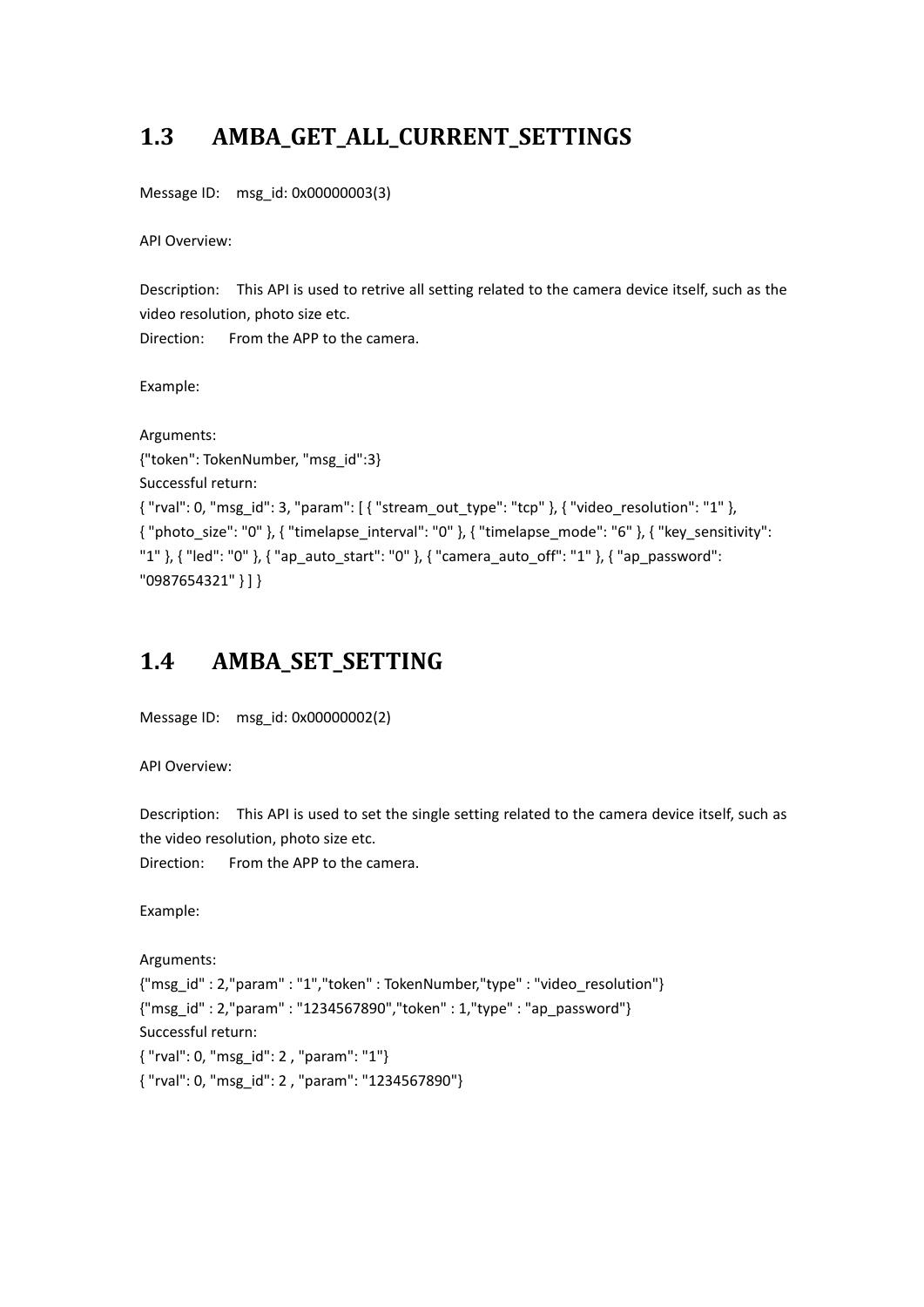#### **1.5 AMBA\_FORMAT**

Message ID: msg\_id: 0x00000004(4)

API Overview:

Description: This API is used to format the camera SD card. Direction: From the APP to the camera.

Example:

Arguments: {"msg\_id" : 4,"param" : "D:","token" : 1}

Successful return: {"rval":0,"msg\_id":4}

#### **1.6 AMBA\_NOTIFICATION**

Message ID: msg\_id: 0x00000007(7)

API Overview:

Description: Notifications are send from the camera to the APP to notify it of events, such as manual button presses and task completions. Direction: From the camera to APP

Notification List:

**start\_video\_record:** start record button pressed stop\_video\_record: stop record button pressed start photo capture: photo capture button pressed **start\_photo\_timelapse**: start photo timelapse button pressed **start\_video\_timelapse**: start video timelapse button pressed Example:{ "msg\_id": 7, "type": "start\_photo\_capture" }

**switch to rec mode:** mode button pressed and switch to record mode **switch to cap mode:** mode button pressed and switch to capture mode **switch\_to\_video\_timelapse\_mode**: mode button pressed and switch to video timelapse mode **switch\_to\_photo\_timelapse\_mode**: mode button pressed and switch to photo timelapse mode Example:{ "msg\_id": 7, "type": "switch\_to\_cap\_mode" }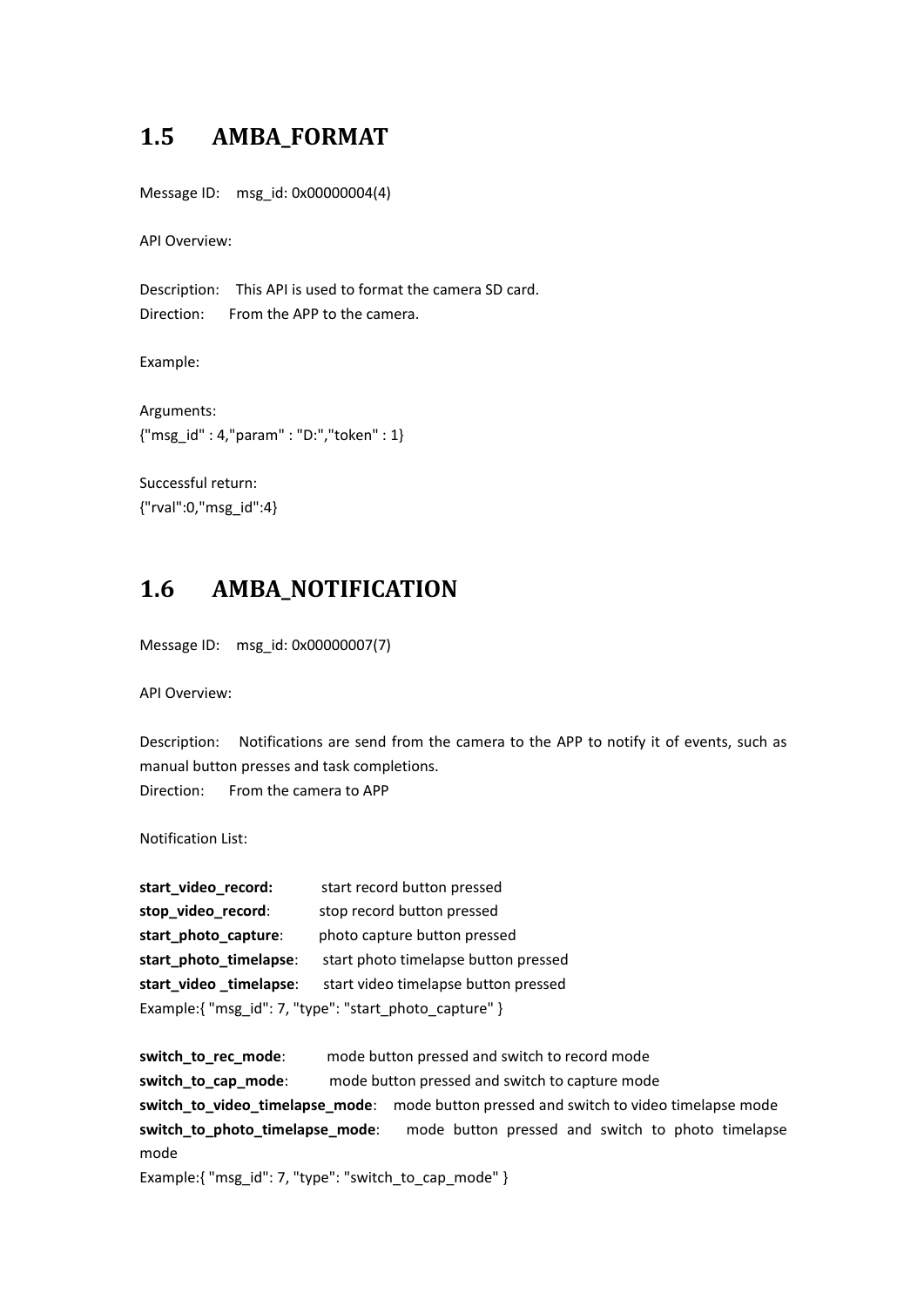**photo\_taken:** complete photo taken and return the photo path and the free space Example: { "msg\_id": 7, "type":

"photo\_taken" ,"param":{"path":"/tmp/fuse\_d/DCIM/100MEDIA/IMGN0033.jpg","available":452 6816}}

**video\_record\_complete:** complete recording and return the video path and the free space Example:{ "msg\_id": 7, "type":

"photo\_taken" ,"param":{"path":"/tmp/fuse\_d/DCIM/100MEDIA/IMGN0033.jpg","available":452 6816}}

**battery:** battery changed, and return the battery value Example: { "msg\_id": 7, "type": "battery" ,"param": 40} **adapter**: USB cabel connected Example: { "msg\_id": 7, "type": "adapter" ,"param":0}

**sd card status**: card inserted or removed Example: { "msg\_id": 7, "type": "sd\_card\_status" ,"param":"remove"} { "msg\_id": 7, "type": "sd\_card\_status" ,"param":"insert"}

#### **Error notification:**

STORAGE\_RUNOUT STORAGE\_IO\_ERROR LOW SPEED CARD CARD\_REMOVED

#### **1.7 AMBA\_SWITCH\_RECORD\_MODE**

Message ID: msg\_id: 0x0000012(18)

API Overview:

Description: This API is used to switch the capture mode to record mode. Direction: From the APP to the camera.

Example:

Arguments: {"msg\_id" : 18,"token" : 1}

Successful return: {"rval":0,"msg\_id": 18}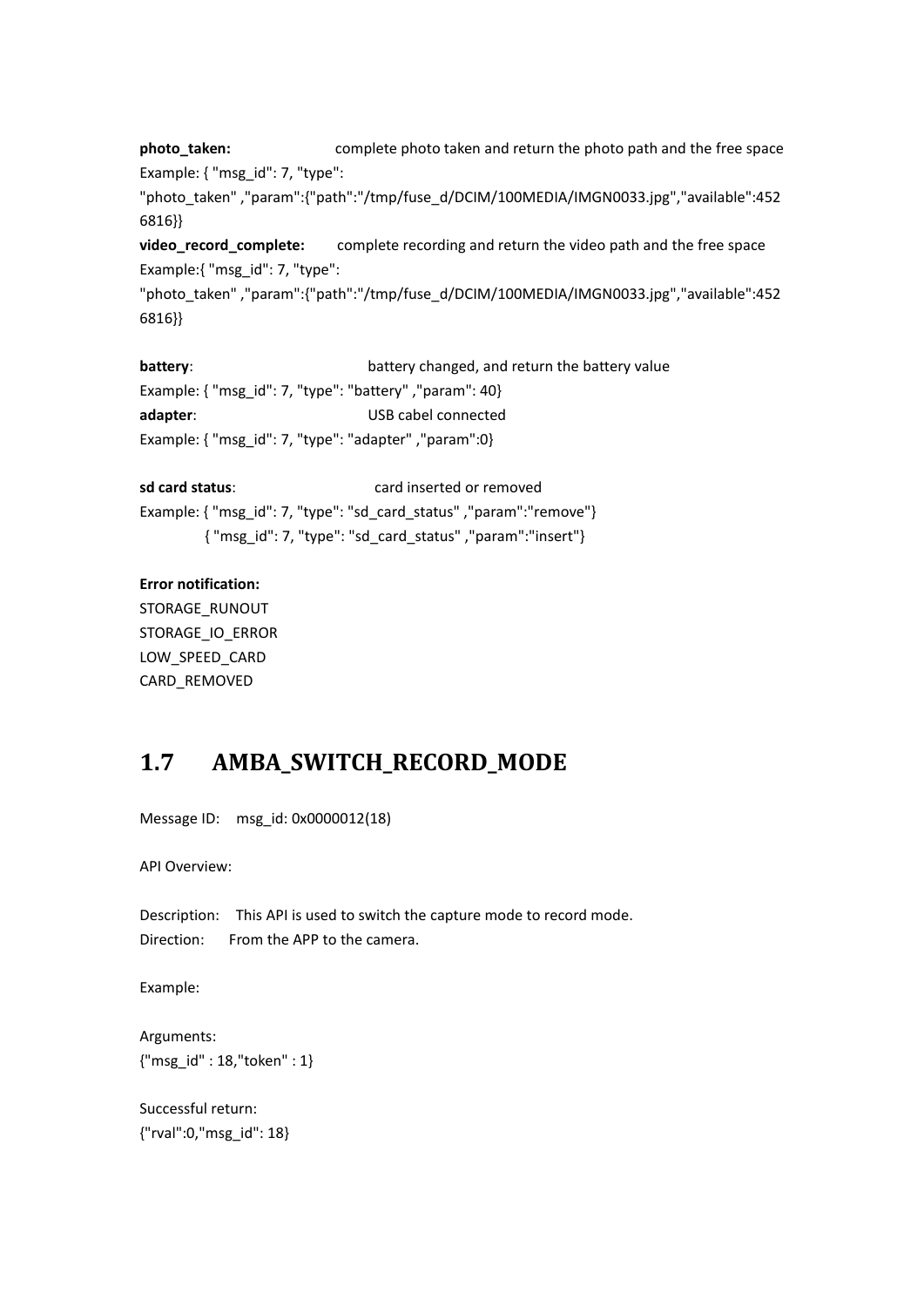#### **1.8 AMBA\_SWITCH\_SINGLE\_PHOTO\_MODE**

Message ID: msg\_id: 0x0000013(19)

API Overview:

Description: This API is used to switch the capture mode to single photo mode. Direction: From the APP to the camera.

Example:

Arguments: {"msg\_id" : 19,"token" : 1}

Successful return: {"rval":0,"msg\_id": 19}

# **1.9 AMBA\_SWITCH\_PHOTO\_TIMELAPSE\_MODE**

Message ID: msg\_id: 0x00000014(20)

API Overview:

Description: This API is used to switch the capture mode to photo timelapse mode. Direction: From the APP to the camera.

Example:

Arguments: {"msg\_id" : 20,"token" : 1}

Successful return: {"rval":0,"msg\_id": 20}

#### **2.0 AMBA\_SWITCH\_VIDEO\_TIMELAPSE\_MODE**

Message ID: msg\_id: 0x00000015(21)

API Overview: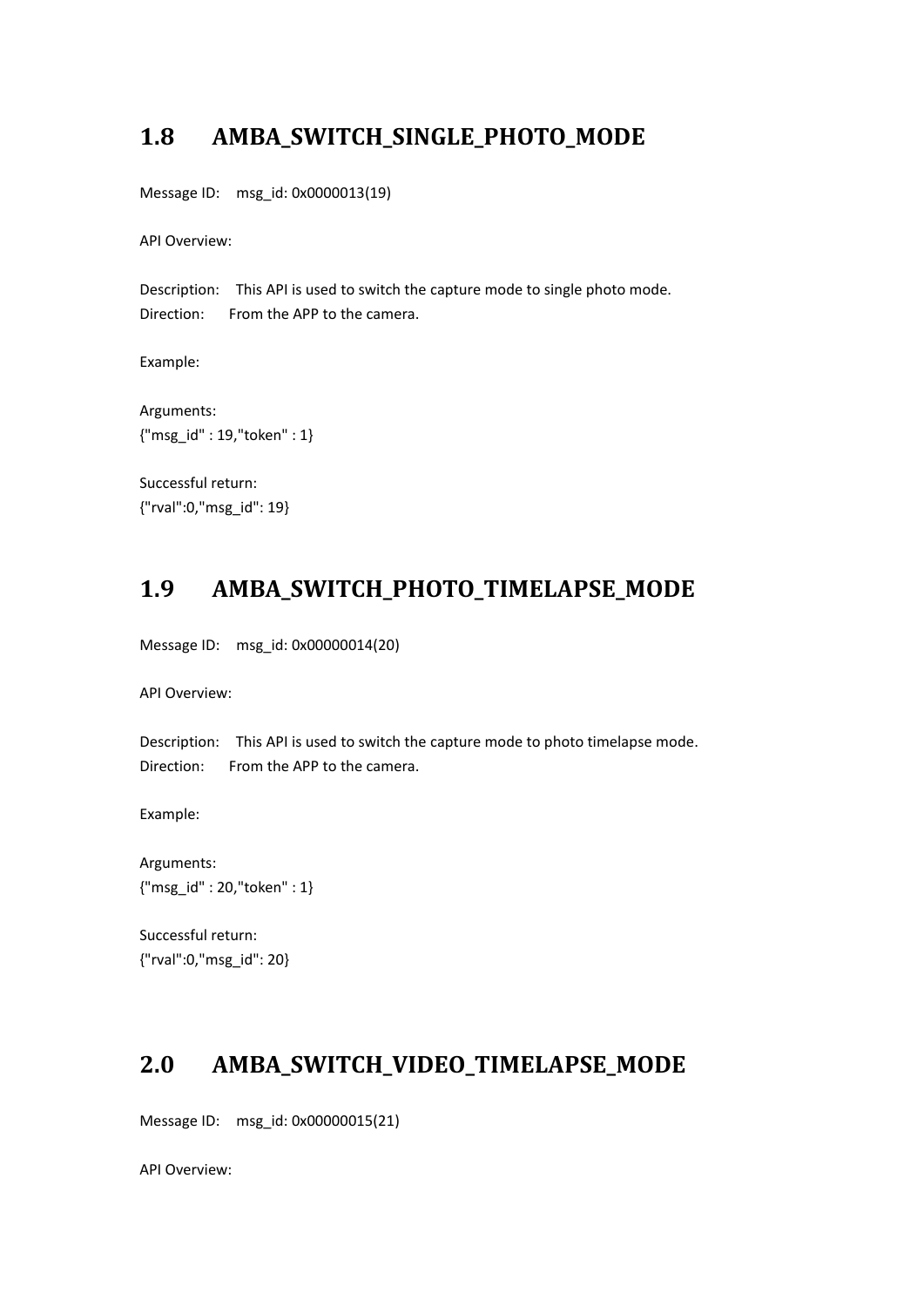Description: This API is used to switch the capture mode to photo timelapse mode. Direction: From the APP to the camera.

Example:

Arguments: {"msg\_id" : 21,"token" : 1}

Successful return: {"rval":0,"msg\_id":21}

#### **2.1 AMBA\_RECORD\_START**

Message ID: msg\_id: 0x00000201(513)

API Overview:

Description: This API is used to initiate camera video recording. Direction: From the APP to the camera.

Example:

Arguments: {"msg\_id" : 513,"token" : 1}

Successful return: {"rval":0,"msg\_id":518}

### **2.2 AMBA\_RECORD\_STOP**

Message ID: msg\_id: 0x00000202(514)

API Overview:

Description: This API is used to terminate camera video recording on the camera. Direction: From the APP to the camera.

Example:

Arguments: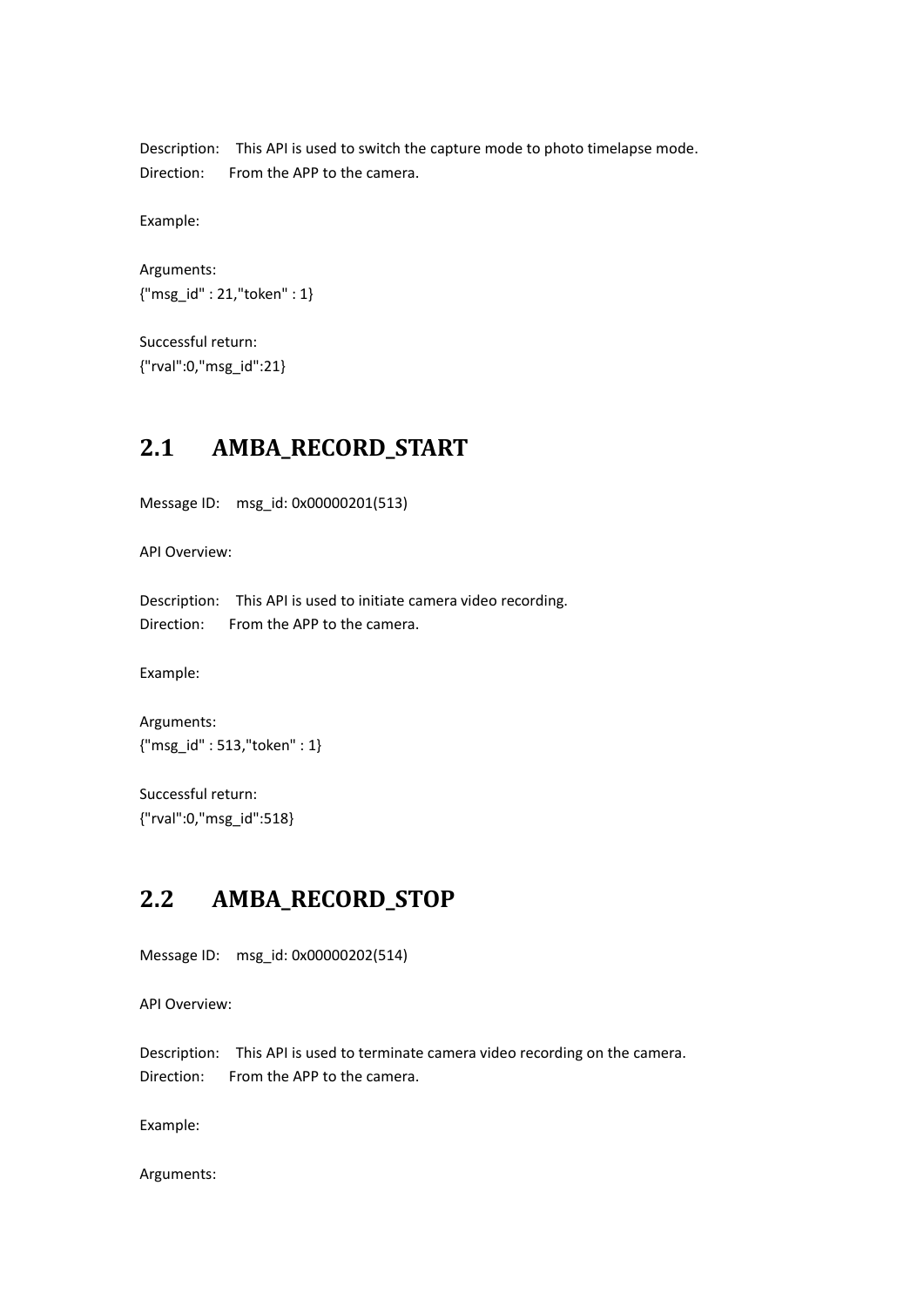{"msg\_id" : 514,"token" : 1}

Successful return: {"rval":0,"msg\_id":514}

# **2.3 AMBA\_TAKE\_PHOTO**

Message ID: msg\_id: 0x00000301(769)

API Overview:

Description: This API is used to capture a still image. Direction: From the APP to the camera.

Example:

Arguments: {"msg\_id" : 769,"token" : 1}

Successful return: {"rval":0,"msg\_id":769}

# **2.4 AMBA\_RTSP\_START**

Message ID: msg\_id: 0x00000016(22)

API Overview:

Description: This API is used to start the rtsp streaming. Direction: From the APP to the camera.

Example:

Arguments: {"msg\_id" : 22,"token" : 1}

Successful return: {"rval":0,"msg\_id":22}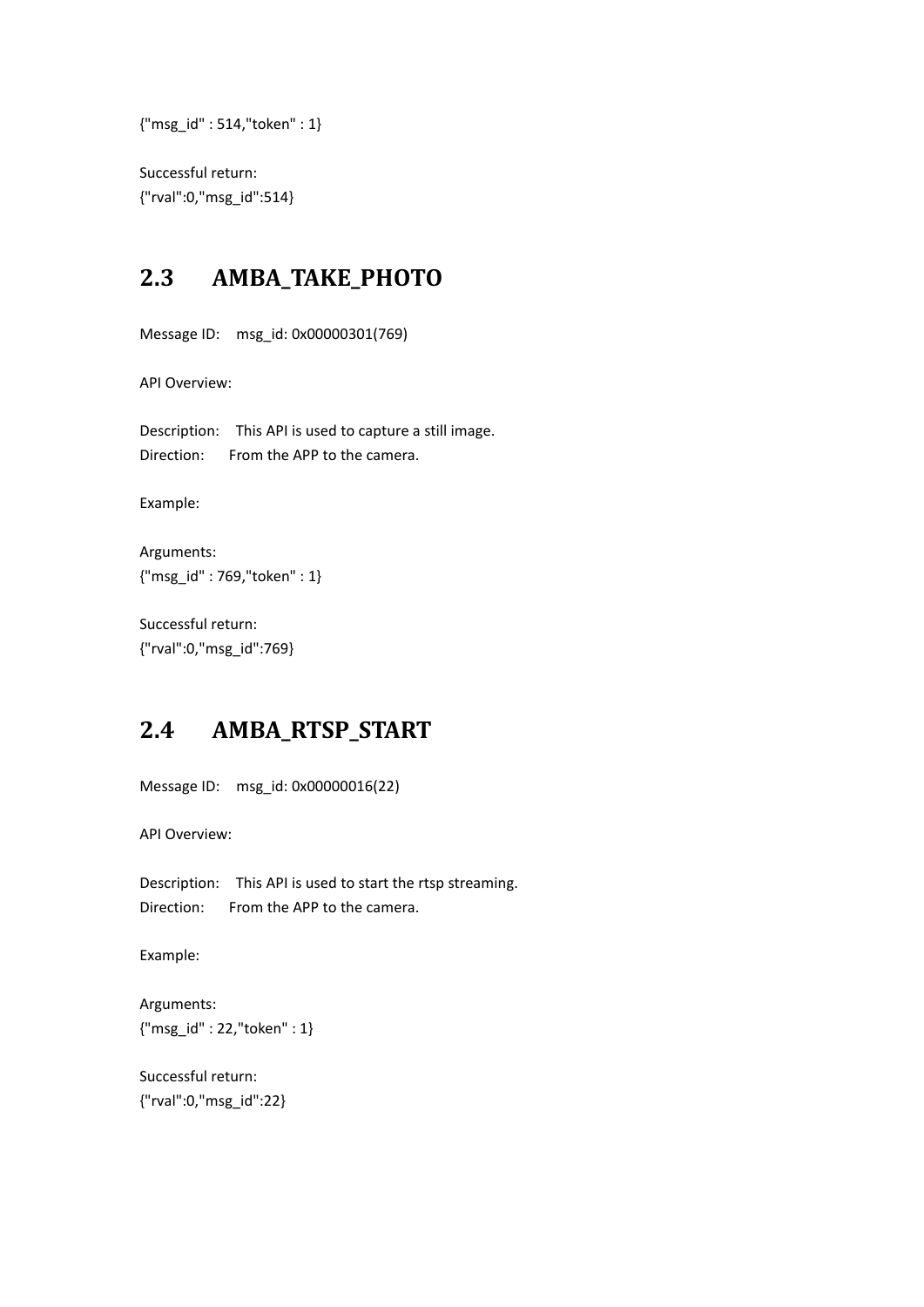# **2.5 AMBA\_RTSP\_STOP**

Message ID: msg\_id: 0x00000017(23)

API Overview:

Description: This API is used to stop streaming. Direction: From the APP to the camera.

Example:

Arguments: {"msg\_id" : 23,"token" : 1}

Successful return: {"rval":0,"msg\_id":23}

#### **2.6 AMBA\_NAS\_START**

Message ID: msg\_id: 0x00000018(24)

API Overview:

Description: This API is used to start nas uploading. Direction: From the APP to the camera.

Example:

Arguments: {"msg\_id" : 23,"token" : 1}

Successful return: {"rval":0,"msg\_id":23}

# **2.7 AMBA\_NAS\_STOP**

Message ID: msg\_id: 0x00000019(25)

API Overview:

Description: This API is used to stop nas uploading.